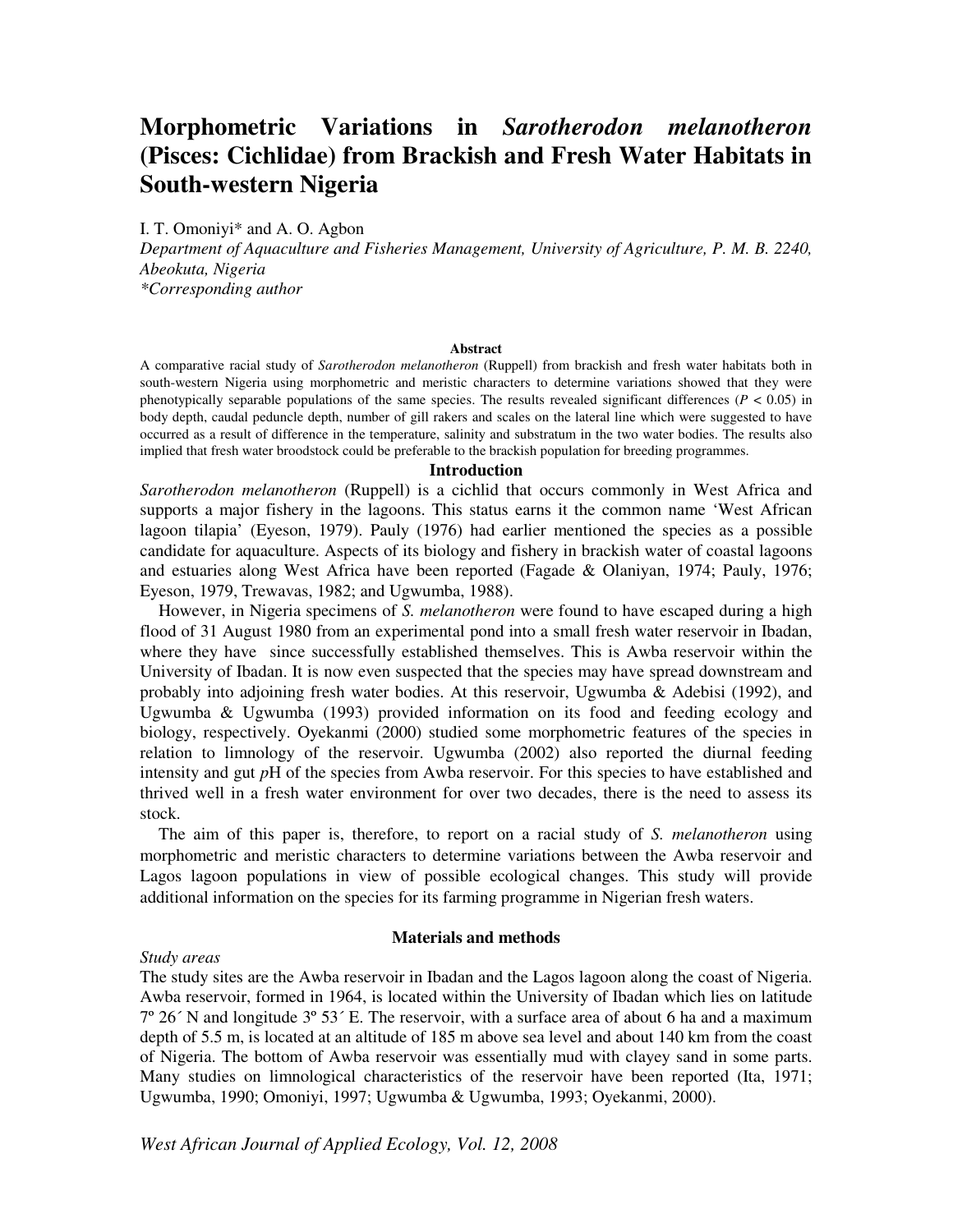Lagos lagoon, on the other hand, lies between longitude  $3^{\circ}$  23<sup> $\circ$ </sup> and  $3^{\circ}$  43<sup> $\circ$ </sup> E and between latitude  $6^{\circ}$  22<sup> $\prime$ </sup> and  $6^{\circ}$  38 $\prime$  N. It forms part of an intricate system of waterways made up of lagoons and creeks that are found along the coast of Nigeria from the Republic of Benin border to the Niger Delta. The substratum was fine sand and mixed mud. Some of the physico-chemical features have been described by some authors (Fagade & Olaniyan, 1974; Ikusemiju, 1975; Oyekanmi, 2000). Ajao & Fagade (1990) provided information on its sediments and communities.

# *Collection of specimens*

Samples of *S. melanotheron,* ranging between 120 mm and 150 mm standard length, were collected from both sites within intervals of 1 week in March 2004, to ensure that samples were obtained as close to same period of the year as possible. The size range of fish used were likely to be of approximately the same age. Fishing was done by means of cast nets of 45 and 50 mm mesh sizes. The specimens were transported in ice chest to the laboratory, where measurements started immediately to avoid shrinkage.

## *Laboratory analysis*

Each specimen was given a serial identification number after it was drained off using filter papers. The morphometric features were standard length (SL), head length (HL), head depth (HD), body depth (BD), snout length (Snl), eye diameter (ED), caudal peduncle length (CPL), caudal peduncle depth (CPD) and head to dorsal fin origin (HDO). All measurements were taken with a dial calipers and determined to the nearest millimeter on a measuring board. Measurements of body parts were made with the head of fish pointing left. The meristic characters were dorsal fin rays (DR), pectoral fin rays (PR), ventral fin rays (VR), anal fin rays (AR), branchiostergal rays (BrR), scales on lateral lines (Sc), right and left gill rakers, and vertebrae. All the fin rays were counted with head of fish pointing left.

Counts were made one where two rays had a common root. The branchiostergal rays were also counted on the opercular bone lifting. Scales on both lateral lines were removed using a pair of forceps and counted. The counts on gill rakers were made after removing the brachiostergal arches on both sides as gill rakers on the right and left sides were found to differ in tilapia fish (Omoniyi,1997). Gill rakers on both lower and upper portions of the anterior arch were counted under varying magnifications. Vertebral counts were made after each specimen was oven-dried at 60 ºC for about 18 h. This drying enabled the flesh of the skeleton to be pulled away in each piece on either side without much damage. The count included the atlas while the urostyle was counted as a vertebra. Analysis of the morphometric features was based on a one way analysis of variance (ANOVA) while the chi-squared test of homogeneity was carried out on the meristic counts.

#### **Results**

A total of 200 specimens of *S. melano-theron,* made up of 100 each from the two study sites, were examined and analyzed. The statistical analysis of the morphometric features, as shown in Table 1, indicates that there were significant differences ( $P < 0.05$ ) in the body depth (BD) and caudal peduncle depth (CPD) while other features – SL, HL, HD, Snl, ED, CPL and HDO – showed that the fish were, in all probability, obtained from two statistically indistinguishable races or stocks. The mean values of meristic characters from Awba reservoir and Lagos lagoon are shown in Table 2. The fin rays including brachiostergal rays were fairly constant which required no further statistical analysis but other characters such as scales on the lateral lines and gill raker counts revealed significant differences ( $P < 0.05$ ) between the two populations. The vertebral counts showed no appreciable variation between the populations.

#### TABLE 1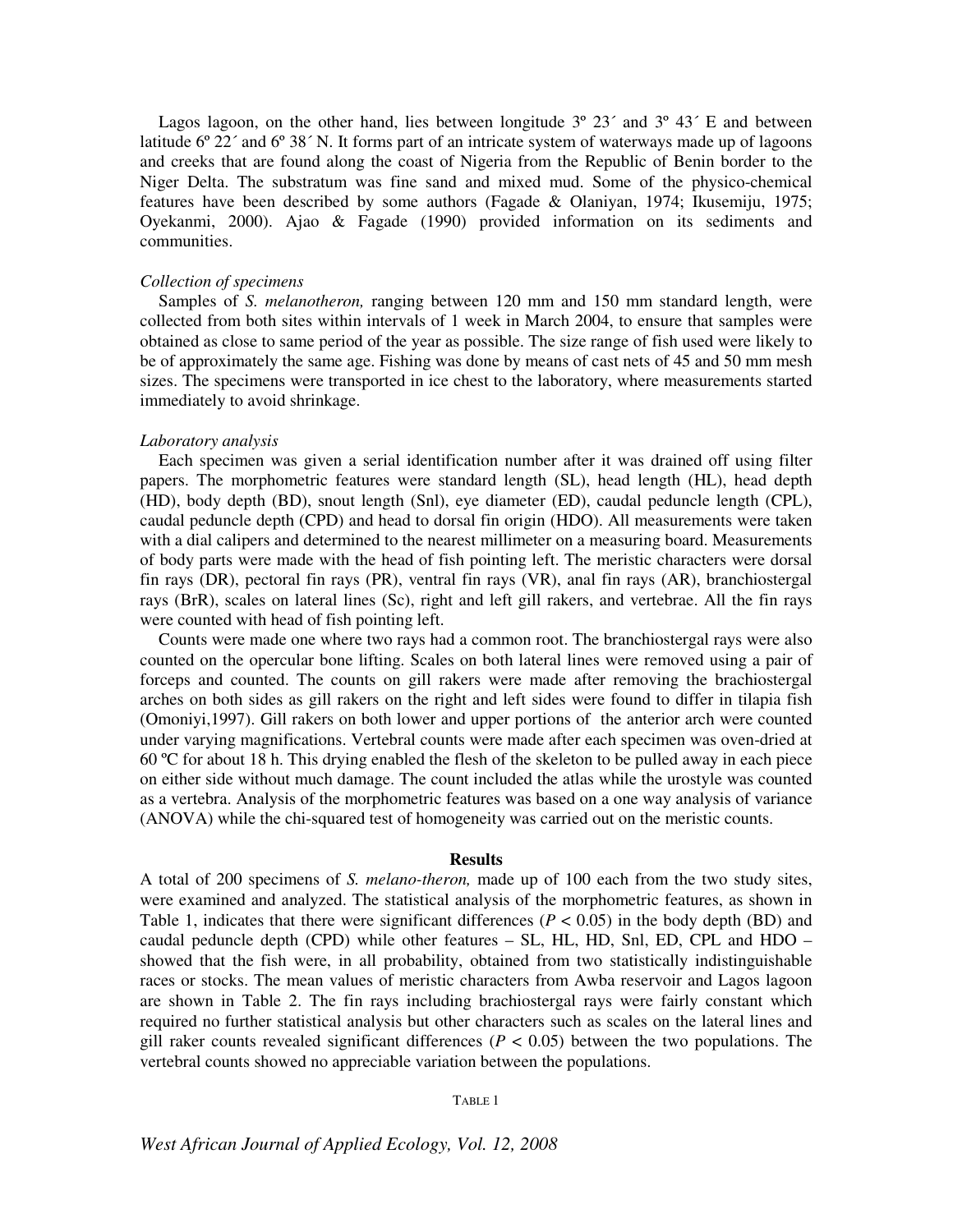*Mean values and F-ratios on morphometric measurements of* S. melanotheron *from Awba reservoir and Lagos lagoon* 

| Morphometric measurements       | Awba reservoir  |                  | F-ratio |               |                                  |         |
|---------------------------------|-----------------|------------------|---------|---------------|----------------------------------|---------|
|                                 | Range           | Mean value       | Range   | Mean value    |                                  |         |
|                                 | (mm)            | (mm)             | (mm)    | (mm)          |                                  |         |
| Standard length (SL)            | $120.0 - 150.0$ | $134.6 \pm 1.46$ |         |               | $121.0 - 150.0$ $134.3 \pm 1.17$ | 0.39    |
| Head length (HL)                | $43.0 - 56.0$   | $46.6 \pm 0.24$  |         |               | $41.0 - 59.0$ $45.8 \pm 0.18$    | 2.02    |
| Head depth (HD)                 | $19.0 - 26.0$   | $24.2 \pm 0.14$  |         |               | $18.0 - 24.0$ $23.1 \pm 1.06$    | 2.24    |
| Body depth (BD)                 | $18.0 - 24.0$   | $22.8 \pm 0.12$  |         |               | $16.0 - 23.0$ $19.3 \pm 0.15$    | $9.65*$ |
| Eye diameter (ED)               | $12.0 - 15.0$   | $13.4 \pm 0.13$  |         |               | $13.0 - 15.0$ $13.3 \pm 0.11$    | 0.56    |
| Snout length (Snl)              | $10.0 - 13.0$   | $11.1 \pm 0.07$  |         |               | $9.0 - 13.0$ $10.8 \pm 0.9$      | 2.03    |
| Caudal peduncle length (CPL)    | $17.0 - 26.0$   | $22.4 \pm 0.38$  |         |               | $20.0 - 27.0$ $22.8 \pm 0.41$    | 0.79    |
| Caudal peduncle depth (CPD)     | $15.0 - 21.0$   | $20.6 \pm 0.11$  |         | $15.0 - 20.0$ | $17.9 \pm 0.21$                  | $8.27*$ |
| Head to dorsal fin origin (HDO) | $47.0 - 66.0$   | $52.6 \pm 0.42$  |         |               | $45.0 - 65.0$ $52.1 \pm 0.35$    | 0.81    |

Standard error indicated with mean values.

• Effect was significant at 5% level of significance.

| TABLE 2 |                                                                             |  |  |  |  |  |  |
|---------|-----------------------------------------------------------------------------|--|--|--|--|--|--|
|         | Meristic counts of S. melanotheron from Awba reservoir and the Lagos lagoon |  |  |  |  |  |  |

| Meristic characters     |           | Awba reservoir  |           | Lagos lagoon    | Chi-square           |  |
|-------------------------|-----------|-----------------|-----------|-----------------|----------------------|--|
|                         | Range     | Mean $\pm$ S.E. | Range     | $Mean \pm S.E.$ | values $(X^2)$       |  |
| Spinous dorsal fin rays | $15 - 17$ | $15.6 \pm 0.49$ | $15 - 17$ | $15.5 \pm 0.41$ | Constant values.     |  |
| Soft dorsal fin rays    | $10 - 12$ | $10.9 \pm 0.41$ | $10 - 13$ | $11.0 \pm 0.63$ | require no further   |  |
| Pectoral fin rays       | $12 - 13$ | $12.1 \pm 0.22$ | $12 - 14$ | $12.2 \pm 0.39$ | statistical analysis |  |
| Ventral fin rays        | 6         | 6               | 6         | 6               |                      |  |
| Branchiostergal rays    | $4 - 5$   | $4.1 \pm 0.05$  | $4 - 5$   | $4.0 \pm 0.13$  |                      |  |
| Anal fin rays           | $11 - 13$ | $11.8 \pm 0.26$ | $12 - 13$ | $12.4 \pm 0.37$ | 2.53                 |  |
| Scales on lateral lines | $28 - 30$ | $29.5 \pm 0.31$ | $29 - 32$ | $30.7 \pm 0.21$ | $6.75*$              |  |
| Right gill rakers       | $16 - 20$ | $16.9 \pm 0.92$ | $18 - 23$ | $18.8 \pm 1.04$ | 12.66*               |  |
| Left gill rakers        | $15 - 18$ | $16.3 \pm 0.73$ | $18 - 22$ | $18.3 \pm 1.06$ | $19.06*$             |  |
| Vertebrae               | $26 - 28$ | $27.2 \pm 0.45$ | $26 - 28$ | $26.9 \pm 0.88$ | 0.98                 |  |

\* Shows significant difference. Tabulated value of  $\chi^2$  at 5% level of significance = 3.84

## **Discussion**

The objective of a racial study is to establish, with some degree of confidence, the taxonomic identity of a species in differently located bodies of water. This becomes more important in the utilization of its fishery resources because the quality of the existing strain is very crucial for any successful breeding programme. In this study, meristic and morphometric features were used as they still remain dependable tools to characterize fish species especially on the field and they are sensitive to any environmental changes (Fryer & Iles, 1972).

The fairly constant values of fin rays observed in the two populations agree with the findings of Reed *et al.* (1967) and Holden & Reed (1972) that fin rays of the tribe *Tilapiini* do not vary much. The significant variations in BD, CPD, and the number of gill rakers and scales on lateral lines might have occurred as a result of environmental fluctuations, especially water temperature and salinity. The water temperature of Lagos lagoon varied between 24.6 and 31.8 ºC while that of Awba reservoir ranged from 28.0 to 35.8 ºC. Awba reservoir is a fresh water body, whose salinity was less than 0.5‰, and Lagos lagoon has been reported to be brackish whose salinity ranged between 0.5‰ and 15‰ (Ikusemiju, 1975; Ajao & Fagade, 1990).

Huet (1949) found variations in fin rays of the salt water and fresh water races of sticklebacks and concluded that the differences were related to both tempera-ture and salinity. Also, Ikusemiju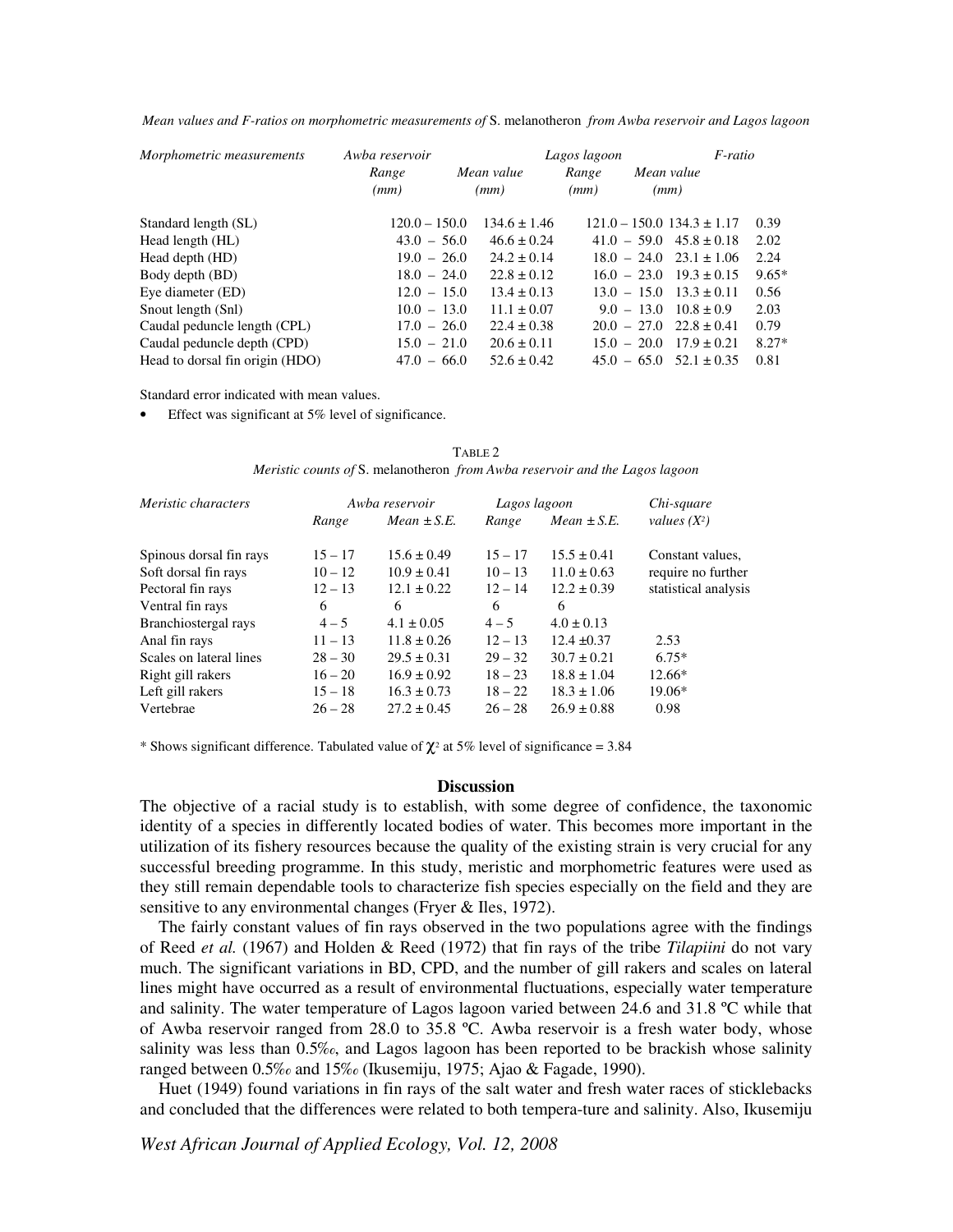(1975) reported that the differences in gill raker counts of *Chrysichthys nigro-digitatus* might have occurred as a result of isolation caused by differences in salinity gradients between Lagos and Lekki lagoons in Nigeria. The nature of substratum, as well as variation in dietary items, have been observed to influence morphometric features of species populations (Marcus, 1986). In this study, the bottom of Awba reservoir was clayey muddy while the substratum of Lagos lagoon was sand mixed with mud. Hence, the significant differences observed in the morphometrics may have occurred as a result of isolation caused by variation in these ecological factors in the two habitats.

With comparable studies from other West African waters (Reed *et al.*, 1967; Holden & Reed, 1972; Omoniyi, 1997), this investi-gation showed that the fresh water population of *S. melanotheron* could be phenotypically separable from the brackish water population which was the original source. Although there was absence of significant variations in many other morphometric features such as SL, HL, HD, ED, HDO and fin ray counts, the observed differences in BD, CPD, and the number of scales and gill rakers could mark the beginning of differentiation between the brackish and fresh water populations of this species. Furthermore, it is suggested that for the farming programme of this species in Nigeria, the brood stock from Awba reservoir should be preferred based on body and caudal peduncle depths data. However, a biochemical analysis needs to be investigated to explain and confirm the genetic basis of the variations before a selective breeding programme of the species is initiated.

#### **References**

- **Ajao E. A.** and **Fagade S. O.** (1990). A study of the sediments and communities in Lagos Lagoon, Nigeria. *Oil Chem. Pollut.* **7**: 85–117.
- **Eyeson K. N.** (1979). Studies on egg production, spawning and fry development in *Tilapia melanotheron*. *Ghana J. Sci*. **17**(1): 25–34.
- **Fagade S. O.** and **Olaniyan C. I. O.** (1974). Seasonal distribution of the fish fauna of the Lagos Lagoon. *Bull. I.F.A.N. T.36 Ser. A* **1**: 244–252.
- **Fryer G.** and **Iles T. D.** (1972). *The Cichlid fish of the Great Lakes of Africa*. Oliver and Boyd, Edinburgh. 641 pp.
- **Hold M.** and **Reed W.** (1972). *West African fresh water fish*, 1st edn. West African Nature Handbooks, Longmans. 67 pp.
- **Huet M. J**. (1949). Racial divergence in fin ray variation patterns in *Gasterosteus aculeatus*. *J. Genet*. **49**: 183–191.
- **Ikusemiju K.** (1975). A comparative racial study of catfish, *Chysichthys nigrodigitatus* (Lacepede) from Lagos and Lekki lagoons, Nigeria. *Bull. I.F.A.N. T.37 Ser. A* **4**: 887–898.
- **Ita E. O.** (1971). *Food and feeding relationship of fish in tropical fish pond*. (MSc. Dissertation). University of Ibadan, Nigeria.
- **Marcus O.** (1986). Morphometric and meristic data for *Ilisha africana* (Bloch) (Pisces: Clupeidae) in Nigeria coastal waters. *Biologia Afr.* **3**(12): 15–23.
- **Omoniyi I. T.** (1997). A comparative study of morphometric variations in *Tilapia zillii* (Gervais) from three man-made lakes around Ibadan, Nigeria. *Biosci. Res.Commun.* **9**(4): 225–229.
- **Oyekanmi B. O.** (2000). A comparative racial studies of *Sarotherodon melanotheron* (Ruppell) in Nigerian brackish and fresh water environment. (BSc. Research Report.) University of Agriculture, Abeokuta, Nigeria. 39 pp.
- **Pauly D.** (1976). The biology, fishery and potential for aquaculture of *Tilapia melanotheron* in a small West African lagoon. *Aquaculture* **7**: 33–49.
- **Reed W., Burchard J., Hopson A. J., Jenness J.** and **Yaro I.** (1967). *Fish and Fisheries of Northern Nigeria*. Gaskiyya Corporation, Zaria. 226 pp.
- **Trewavas E.** (1982). Generic groupings of *Tilapiini* used in aquaculture. *Aquaculture* **27**: 79–81.
- **Ugwumba A. A. A**. (1988). Food and feeding habits of the juveniles of some culturable fish species in Nigeria. *Nigerian Institute for Oceanography and Marine Research Technical Paper No. 31.* 24 pp.
- **Ugwumba A. A. A.** (1990). *Food and feeding ecology of Oreochromis niloticus,* Sarotherodon melanotheron *and*  Heterotis niloticus (*Pisces: Osteichthyes) in Awba Reservoir*, *Ibadan*. (PhD. Thesis.) University of Ibadan. 395 pp.
- **Ugwumba A. A. A.** and **Adebisi A. A.** (1992). Food and feeding ecology of *Sarotherodon melanotheron* in a small freshwater reservoir in Ibadan, Nigeria. *Arch. Hydrobiol*. **124**(3): 367–382.
- **Ugwumba A. O.** and **Ugwumba A. A. A.** (1993). On the biology of the black jaw tilapia, *Sarotherodon melanotheron* (Ruppell), in a tropical freshwater lake. *Niger. J. Res. Rev. Sci.* **1**: 12–25.